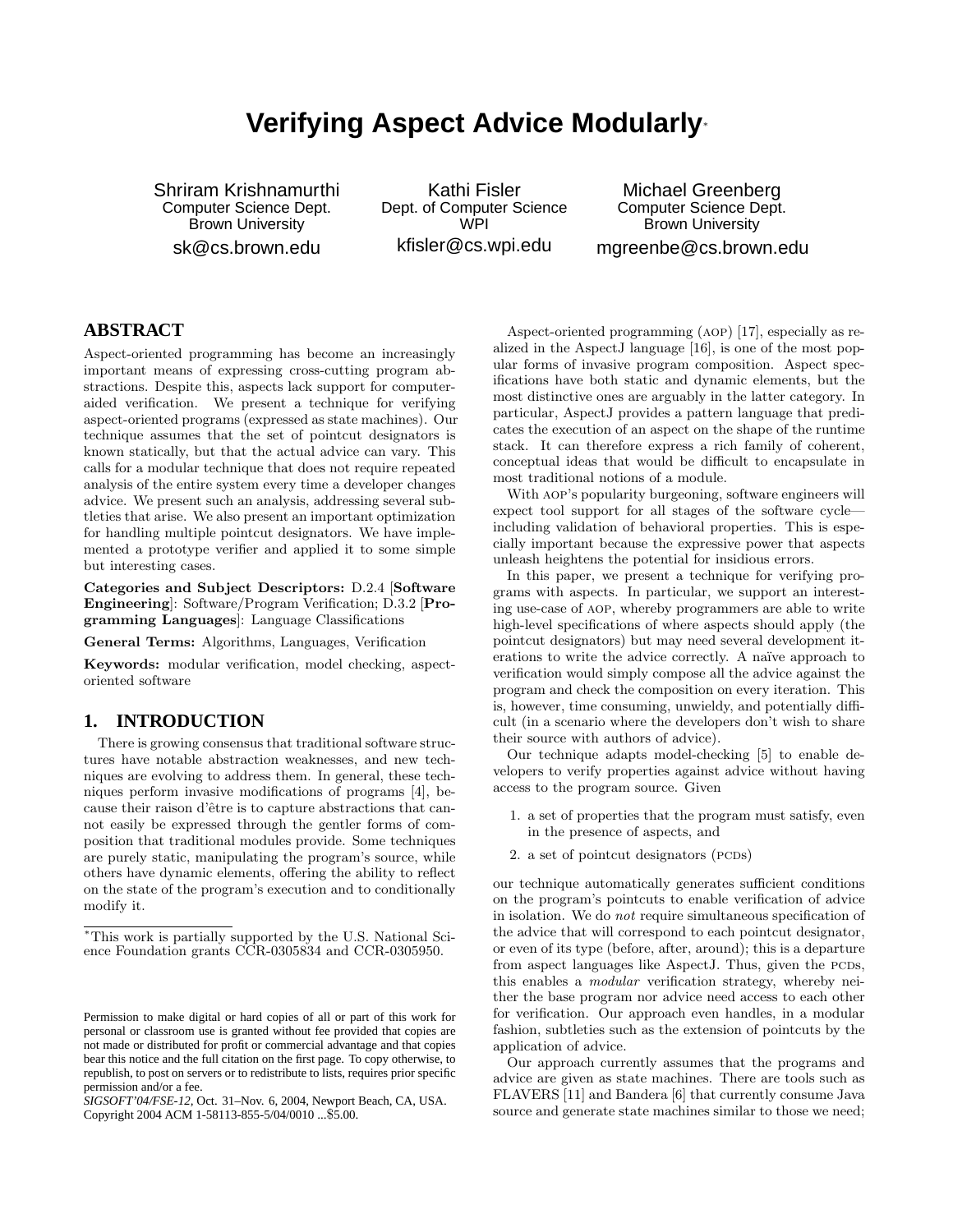we expect similar tools to eventually exist for aspect source, and thus regard this problem as orthogonal to the work presented here. For the experiments we have performed with our prototype checker, we have constructed the automata manually from AspectJ source programs.

The heart of our result is in the following sections: section 3 presents the verification scenario we tackle. Section 5 presents our modular verification technique through a running example. Section 6 discusses several subtleties that our work engenders and addresses. Section 7.2 then explains how we can eliminate a significant performance bottleneck in the algorithm of section 5. Section 8 outlines the formal results that support our work.

# **2. BACKGROUND**

## **2.1 Aspect-Oriented Programming**

Each aop system defines a family of program locations, called joinpoints, at which a programmer can advise program execution. Advice is a fragment of code that is typically executed either before, after or "around" the evaluation of the joinpoint. An around advice is executed in place of the original joinpoint, though the author of the advice has the ability to proceed, i.e., to execute the advised code. These aop mechanisms thus simulate some of the power found in advanced object-oriented systems [15].

The AspectJ implementation of aop provides a powerful language for describing when advice should apply. This language of *pointcut designators* (PCDs) can name either static or dynamic conditions under which to advise the program. Static PCDs name static program attributes, while dynamic pcDs specify a run-time condition. (The "static" assumption in this paper is that the PCDs are known statically; our technique handles both static and dynamic PCDs.) The subset of the PCD language of AspectJ that we consider in this paper essentially expresses patterns over the shape of the stack, so that programmers can, for instance, write a PCD of the form "when procedure  $p$  is being invoked in the dynamic extent of procedure  $q''$  (i.e., when a stack frame for  $q$  is lower on the stack, and  $p$  becomes the procedure at the top of the stack).

#### **2.2 Model-Checking**

Model-checking is a popular automated verification technique used to establish properties of finite-state systems. A model-checker consumes a description of a system, usually given as a state machine (technically a Kripke structure), and a specification of a property that the system must obey. The state machine can be non-deterministic. The property is typically written in temporal logic. In this paper, we use model-checkers that employ the temporal logic CTL.

The atoms of CTL are propositions that label states. CTL permits combination of these atoms using standard propositional operators and connectives (negation, conjunction, implication, etc). Finally, CTL can capture *temporal* properties. A formula of the form  $[\phi \cup \psi]$  (where  $\phi$  and  $\psi$  are both CTL formulas) is true at a state if  $\phi$  is true now and in the future until a state where  $\psi$  is true (read the U as "until"). Because many paths leave a state, we must quantify this formula to express whether we expect the property to hold in all possible future worlds or only in some. The CTL formula  $A[\phi \cup \psi]$  expects that on All paths,  $\phi$  will hold in every state until a state where  $\psi$  is true, while  $\mathsf{E}[\phi \cup \psi]$  requires

that there Exists a path where this holds. In this paper we also use AG, whose sub-formula must hold in all states; AF, which holds of a state exactly when its sub-formula eventually holds along every path from that state; and EX, whose sub-formula must hold in at least one next state.

The semantics of CTL model-checking is given in terms of state labelings. The model-checker labels the state machine with the sub-formulas of the property, working bottom-up. As a result, when the checker is done, each state is labeled with all the sub-formulas of the property that are true of that state. We will exploit this important invariant in this paper.

## **3. VERIFICATION PROBLEM SETUP**

Our verification system consumes a program along with a set of pointcut designators, sans advice, and a family of properties that express desired temporal behaviors in CTL. The developer expects the system to exhibit these behaviors and the application of advice to not violate them.

Verifying whether the main program exhibits the properties is relatively straightforward using model-checking. In contrast, establishing that the advice does not violate the properties is challenging. The model-checker needs to traverse the paths of both the program and the advice to be able to establish the property. Demanding, however, that the developer combine the advice and program prior to each verification is not always feasible:

- 1. The advice may be authored at a different time or in a different place from the program, just as modules are developed in spatial and temporal independence.
- 2. The advice may be edited repeatedly; verification time is proportional to the size of the system, so constantly verifying the changing advice against a fixed program is inefficient.

We can extend the module simile to demand "separate verification" analogous to separate compilation. In the latter setting, the use of descriptive interfaces enables programmers to work independently. Writing such interfaces for verification is, however, onerous. Instead, given a program, a set of PCDs, and a property, our verifier *automatically* generates interfaces relative to these inputs. These interfaces can be published for use by advice authors, who can employ them to validate advice over a much smaller input (the advice alone, rather than the composed program). When the pcDs change, of course, the corresponding interfaces have to be generated afresh, forcing advice re-verification. On the other hand, changes to the base program that do not affect the interfaces are guaranteed to not affect the results of advice verification. The rest of this paper presents the details of this process.

## **4. FORMAL MODELS**

We establish some terminology for the rest of the paper.

#### **4.1 Programs**

A state machine M is a tuple  $\langle S, T, L, S_{\rm src}, S_{\rm sink}, S_{\rm call}, S_{\rm rtn}\rangle$ . The machine intuitively represents the control-flow graph of a program fragment.

•  $S$  is a set of states. Intuitively, these are statements and expressions in the program.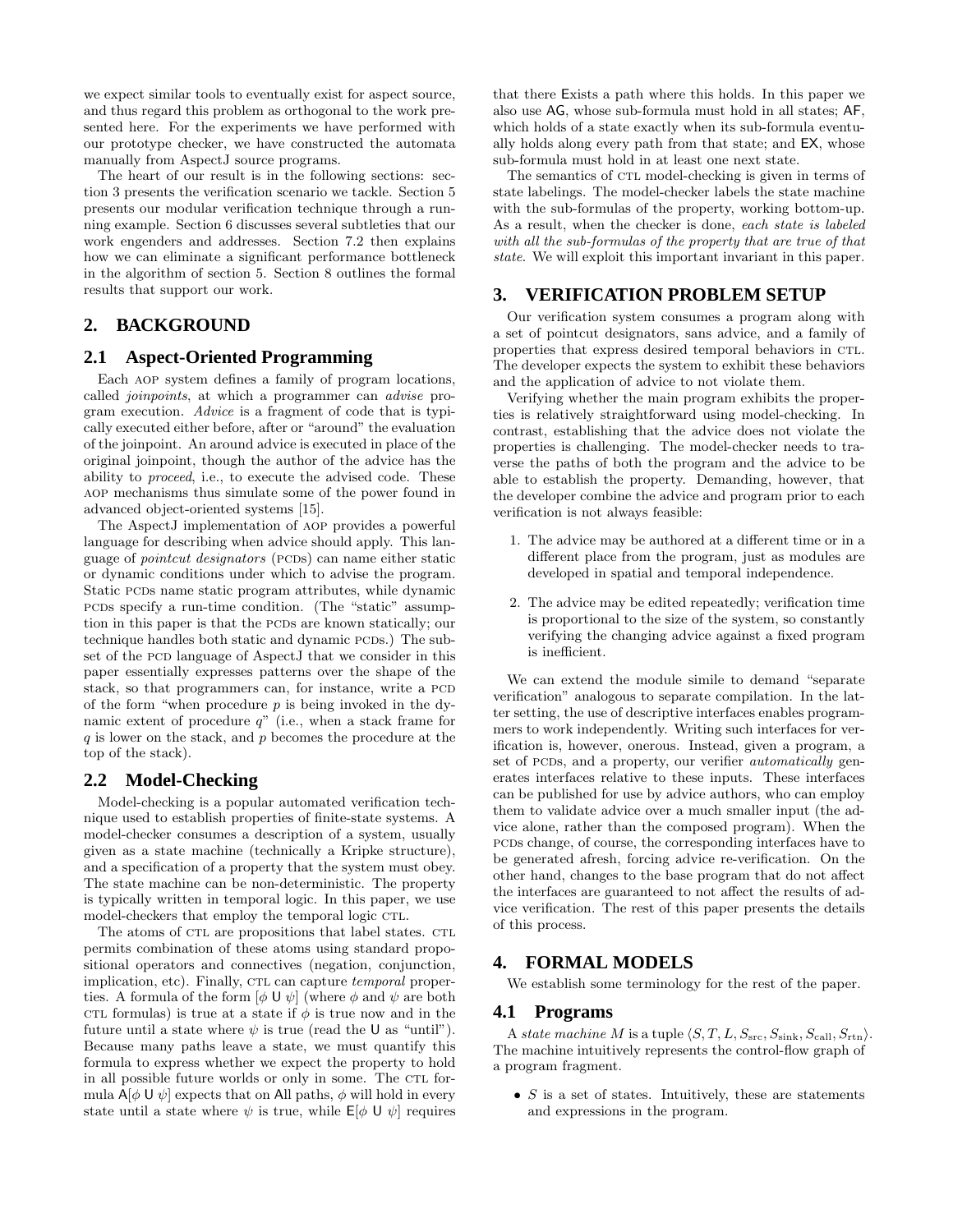- $T \subseteq S \times S$ . This reflects the flow of control between the states of M.
- $L : S \to 2^{\text{AP}}$  for some set of atomic propositions AP. This labels what is known to hold at each state.
- $S_{\text{src}} \in S$  and  $S_{\text{sink}} \in S$  such that  $S_{\text{src}}$  is a source and  $S_{\text{sink}}$  is a sink when viewing  $\langle S, T \rangle$  as a directed graph. We call these the source and sink states of M. Intuitively, these are the entry and exit points of the program fragment.
- $S_{\text{call}} \subset S$  and  $S_{\text{rtn}} \subset S$ . We call the states in these sets call and return states, respectively.  $S_{\text{call}}$  and  $S_{\text{rtn}}$  are disjoint and are in a bijective relationship. The states in  $S_{\text{call}}$  carry the label call(p) (where p is the function being called), and those in  $S_{\text{rtn}}$  are correspondingly labeled return(p). Intuitively, every state in  $S_{\text{call}}$  denotes an invocation of a function, and the corresponding  $S_{\text{rtn}}$ state is where control returns when the functions completes execution. We represent this in the graph with an edge between the two related states, with no other outgoing edges from that call state, and no other incoming edges to that return state.

A function is a state machine with a name taken from some set of symbols. A program source is a set of functions with distinct names, including a function named main. This is a sufficiently general model to handle most programming languages; most modern programming abstractions can be mapped to it using standard program analyses.

A program is constructed from a program source relative to some inline depth parameter. To generate a program from the program source, traverse main. At each call-return state pair, inline a fresh copy of the state machine for the function labeling the call state. To *inline* a function  $F$  between states c and r in  $M$ , remove the edge between c and r; add an edge from  $c$  to the source of  $F$ ; and add an edge from the sink of  $F$  to  $r$ . Inlining then proceeds recursively in  $F$  until it exceeds the depth parameter. This definition of program construction corresponds to the intuition that program execution begins at main and proceeds through each function call. While a better treatment of inlining is a candidate for future work, note that our definitions do *not* require main (and hence the program) to terminate.

#### **4.2 Aspects**

Advice is a state machine. Advice machines can, in addition, have distinguished proceed and resume states, analogous to function call and return states.

The *joinpoints* used in this paper are function calls. A pointcut atom is one of the following:

- call( $f$ ) for some function name  $f$
- !call( $f$ ) for some function name  $f$
- true

A pointcut element is one of the following

- a pointcut atom
- $a^*$  where a is a pointcut atom
- $\bullet$  (e) where e is a pointcut element
- $e_1 \wedge e_2$  where  $e_1$  and  $e_2$  are pointcut elements
- $e_1 \vee e_2$  where  $e_1$  and  $e_2$  are pointcut elements

A *pointcut designator* (PCD) is one of the following:



Figure 1: Sample Program

- a pointcut element
- (d) where d is a pointcut designator
- $d_1; d_2$  where  $d_1$  and  $d_2$  are pointcut designators
- $d_1|d_2$  where  $d_1$  and  $d_2$  are pointcut designators

In other words, PCDs are a restricted form of regular expressions. A PCD subscribes a set of states of the program at which it applies. This set of states is called a pointcut. We describe the process of identifying the states that match a PCD in section 7.

An *aspect* consists of a PCD, an advice type, and the advice. The advice types are before, after, and around.

Given a program and an aspect, applying advice at the aspect's pointcut yields a new, composed, program. This program is constructed according to the type of advice (recall that we advise only function invocations):

before For each state in the pointcut, replace the edge from the call state to the source state of the function with an edge to the source state of the advice; add an edge from the sink state of the advice to the source state of the function.

after After is treated analogously.

around Replace the edge from the call state to the source state of the function with an edge to the source state of the advice. Replace the edge from the sink state of the function to the return state with an edge from the sink state of the advice. Between each pair of proceedresume states in the advice, insert a copy of the body of the advised function.

# **5. MODULAR VERIFICATION**

Given our model of programs and aspects, we can now describe the actual verification technique. To make the presentation more accessible, we will present our work in terms of a simple running example.

The sample program is given in figure 1. The solid lines show transitions within a function, and the dashed lines show function invocation and return. The main program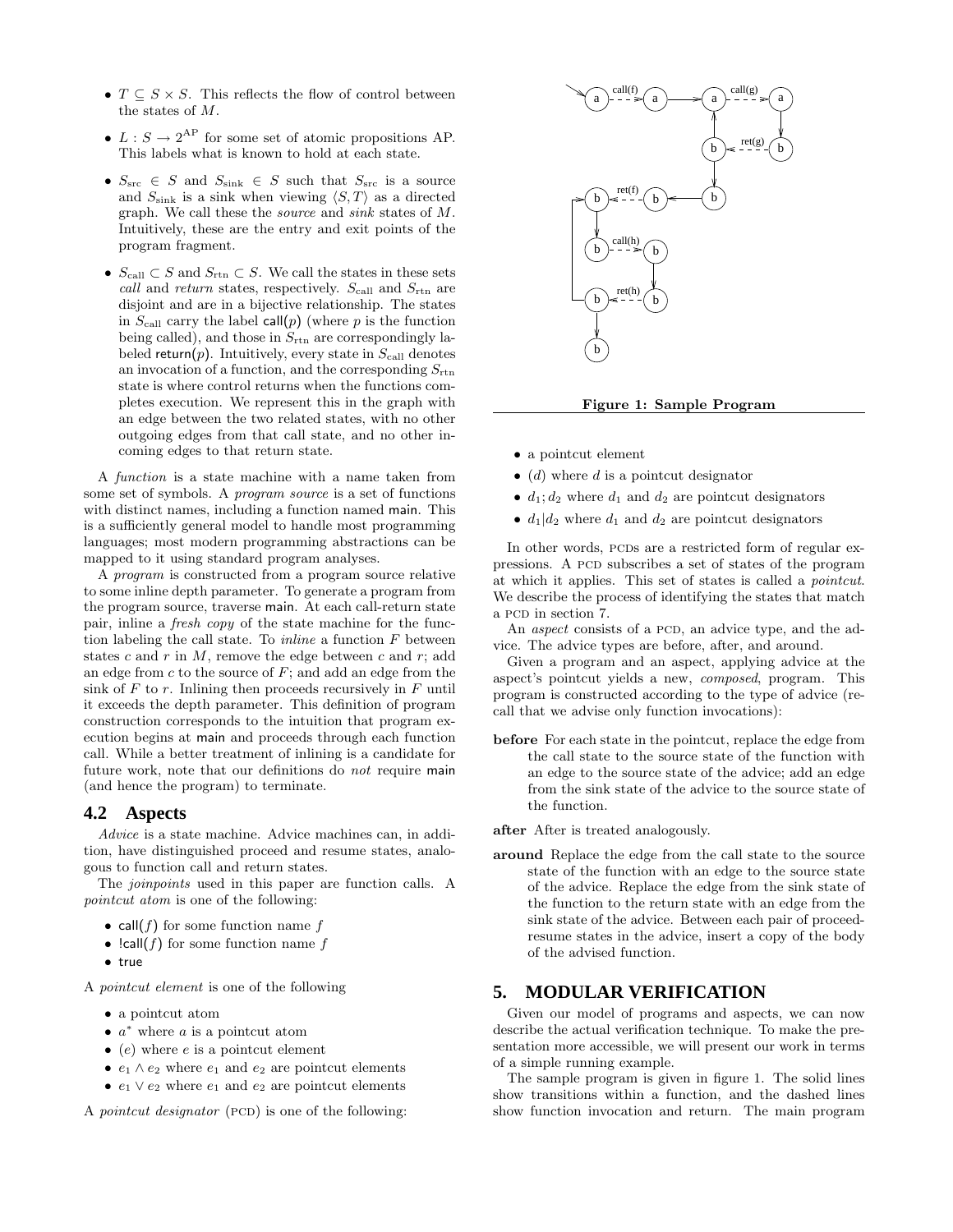

Figure 2: Cross Product

invokes function  $f$  and then  $h$ , while  $f$  invokes  $q$ . We will use the CTL property

#### $AG(A[a \cup b])$

which says that in all states of the system, a is true on all paths until reaching a state where  $b$  is true. A quick inspection reveals that the program satisfies this property.

Suppose we are verifying this program in the presence of two PCDs, which we shall refer to as P and Q respectively:

P: true<sup>∗</sup> ; call(g) Q: true<sup>∗</sup> ; call(f); true<sup>∗</sup>

Observe that the program enables  $PCD$   $P$ . Furthermore, the program *partially* enables PCD  $Q$  by calling  $f$ , leaving open the possibility that advice might invoke  $h$  and thereby trigger the PCD.

 $(h)$ 

Because the PCDs are regular, we can imagine using standard algorithms for converting them into automata (as we discuss in section 7) and labeling the program with the states of the PCD automata. Figure 2 shows what such a labeling might look like. The labels p1 and p2 represent states in the automaton for P. The label p2 represents having witnessed an invocation of  $g$  while  $p1$  indicates being prepared to do so. Therefore,  $p2$  labels only the state where  $g$  is invoked. Similarly,  $q1$  and  $q2$  capture the state of matching  $Q$ . The state  $q1$  is the initial state, while  $q2$  represents a call to  $f$ currently being on the stack.

This labeled automaton identifies states that satisfy a pcD. These are states where a programmer might eventually apply advice. As we have observed, only  $P$  is enabled, at the state indicated by the label and arrow.

This labeled state-machine and a property are fed to a model-checker. The model-checker labels each state with all the sub-formulas of the property that are true of that state.



Figure 3: Advice A and Labeled

Because the indicated state matches a PCD, we generate an interface at this state to use for verifying the advice when it becomes available. The interface reflects the state of the model checking process. It contains the labels that the model checker ascribes to the states that lead to and return from the advice, but does not include information about the rest of the program's states.<sup>2</sup>

The heart of the modular verification process is as follows. Suppose the advice  $A$  (shown on the left in figure 3), which invokes  $h$ , is applied as after-advice at the pointcut of PCD P. Note that A in isolation does not satisfy the property (because the state before the sink satisfies  $a$  but not  $b$ ), but that the program composed with A continues to do so. Our model-checker seeds A's sink state out with the labels for After<sub>2</sub> from the interface  $(b, A[a \cup b],$  and  $AG(A[a \cup b]))$ and seeds A's source state in with the propositions from  $After_1$  from the interface (b). It then model-checks each label stored for  $After_1$  on A (checking source labels against copied sink labels matches the backward propagation inherent in the CTL model-checking algorithm  $[5]$ ). If all of these checks pass, the composed program will satisfy the property. If a check fails, the advice may violate that property (if the property depended on the violated label); the checker uses the location of the pointcut to report the potential violation of the program's behavior at that locus and by the corresponding aspect. Before-advice is treated analogously using the states  $Before_1$  and  $Before_2$  in figure 2.

Observe that the algorithm verifies the advice state machine without traversing the body of the program. Ideally, we would like to show that this process is nonetheless sufficient: if this check succeeds, so would verifying the program with the advice explicitly spliced in. Unfortunately, this is not (yet) true!

To see the problem, recall the PCD  $Q$ . The main program invoked  $f$ ; the applied advice  $A$  invokes  $h$ . Therefore, the program and advice *combine* to trigger the PCD. Indeed, an actual aop implementation would detect this condition.

While it is clear we must label the advice A with the states of the PCD automata (for the same reason we did with the main program), it is easy to do this incorrectly. If we effec-

 $1$ In AspectJ, these would be written as call(g) and call(h) &&  $cflow(call(f))$ , respectively.

<sup>2</sup>While there is one interface for each state in the pointcut, we expect the number of states in a pointcut relative to a pcD to often be small. Furthermore, in most cases these interfaces will have logically related formulas (because, in general, the advice will tend to apply in similar circumstances).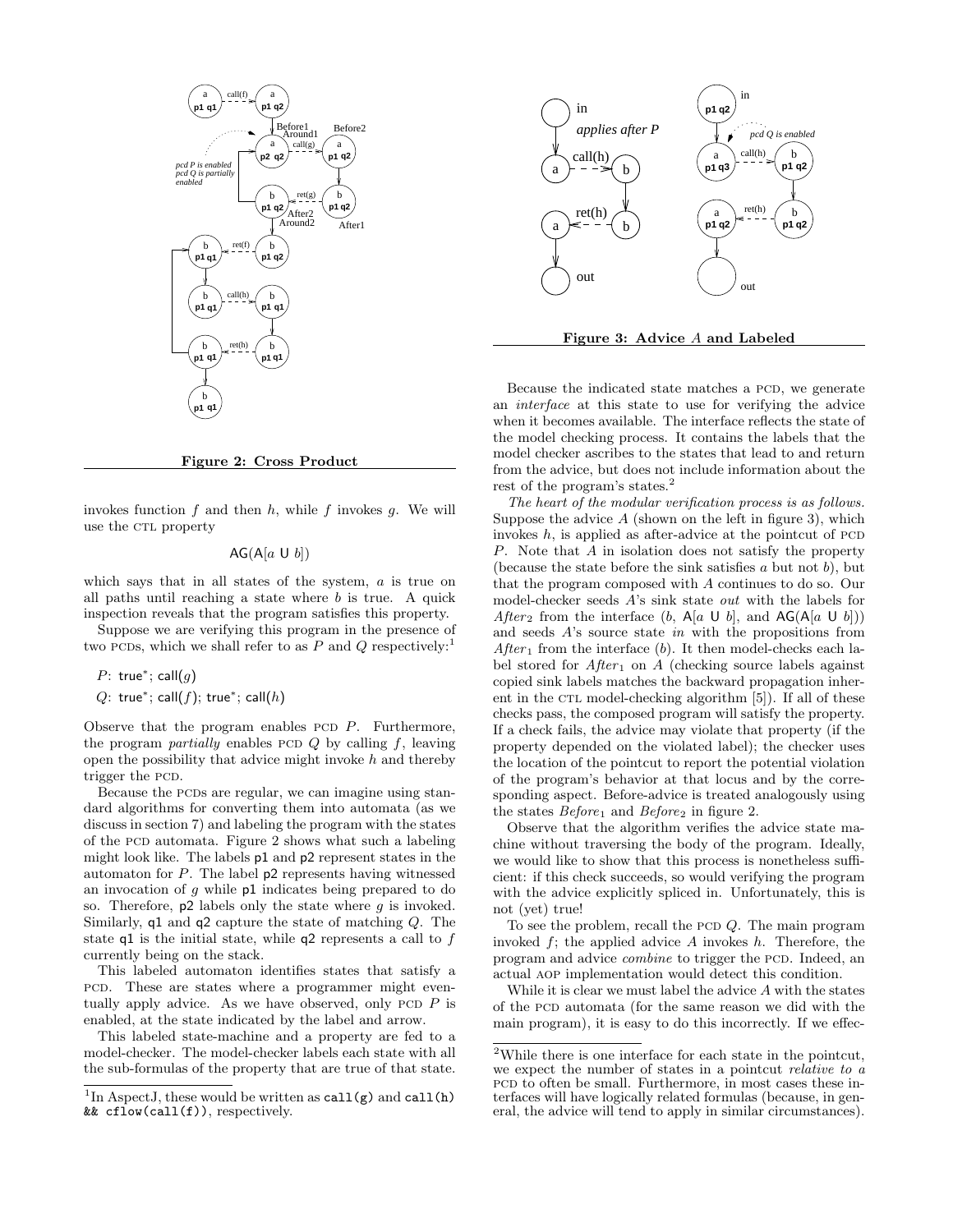tively compute the cross-product with the PCD automata in their initial states, we would still fail to notice the enabling of PCD  $Q$ . Instead, we need to initialize the PCD automata in the states they were in at the point of applying the advice, which is information we must record in the interface; indeed, the automaton for PCD  $Q$  is not in its initial state, since it has witnessed an invocation of f.

The resulting labeling is shown on the right in figure 3. This labeling correctly identifies that  $PCDQ$  is satisfied by a combination of the main program and advice A in the indicated state (q3 labels the state in the automaton for Q where it is satisfied), resulting in a second generated interface. If advice associated with Q violates a property, our verifier is able to report the violation in terms of both aspects, resulting in a helpful diagnostic.

Verifying around-advice modularly is more subtle. This verification uses the  $Around_i$  labels. Around (without proceed) can bypass existing states, rendering them unreachable after the advice is applied. In contrast, before- and after-advice merely expand an existing transition with additional states. In the figure at right, solid edges are transitions of the base program while the



dashed edges reflect an around-advice. Only the indicated state has the label b. This is sufficient for the base program to satisfy the property  $AF(b)$ . The advice neither invokes proceed nor has a state labeled b, with the result that this property no longer holds of the advised system. Unfortunately, the verification process described above will fail to notice this property violation. The heart of the problem is that around advice can invalidate a label copied to the advice's sink state.

Fortunately, this problem arises only with formulas that capture eventual behavior where there is a path from the state at the exit of the advice to the state that enters the advice. The problem illustrated in the figure arises because the eventuality is satisfied on a path that the around advice eliminates. Whenever model-checking labels a call state with an eventuality property that labels the corresponding return state, we must determine whether the property is discharged before reaching the return state. This test is easily generated from the property and expressed in CTL; in this example, it is  $A[$ !return U  $b]$ . (Had the property been an existential, the test would correspondingly have used an existential path quantifier.) If this formula succeeds at the call state of the base program, the formula is included in the interface for the call state, and is also checked against the advice during modular verification. This check would have failed in the example shown above. A formal description of a similar problem, the solution and its proof of correctness appear in our technical report [13].

## **Verification Process Summary**

Given a fixed set of PCDs, we can verify advice in isolation from the base program. To do so, we must generate an interface that "caches" the state of the verification at pointcut states. The challenge is to cache correctly. The interface must store labels on the states  $Before_1$ ,  $Before_2$ ,  $After_1$  and After<sub>2</sub> (Around<sub>1</sub> is the same as Before<sub>1</sub> and Around<sub>2</sub> is Af $ter_2$ ), and the state of the PCD automata. (We can shrink the interface slightly if we know the advice type in advance.) At each pointcut state, the verifier seeds the advice program fragment with interface labels and verifies their preservation. It also employs the state of the other PCDs at this joinpoint to determine whether additional advice must apply.

## **6. SUBTLETIES**

The above approach has the potential to fall prey to numerous subtleties. We discuss each of these in turn.

 $\triangleright$  Can applying advice cause joinpoints in the advice to become members of a pointcut?

Yes, and our technique is sensitive to this possibility. Indeed, the running example of section 5 addresses this scenario. The interfaces described in this paper store information to accurately identify such additions to pointcuts.

 $\triangleright$  What happens when an around advice uses proceed?

Suppose we are advising an application of function  $f$ . The body of f in the source program has already been traversed by the model checker at the point of application of the advice. Since this is the same code that will execute at the proceed-resume states, it is tempting to reuse this verification effort by adopting the labels already in the program and avoiding re-verification of the body of  $f$ .

Reusing the labels on this copy of  $f$  is, unfortunately, not necessarily sound. The fragment of the advice that appears after resumption may invalidate some of the labels that are on the states of f. (For instance, since we have added a new path, a label of the form  $AF(\phi)$  may no longer hold.) For this reason, we currently inline a copy of  $f$  and verify  $f$ 's body in the context of the proceed-resume states.

In practice, however, we believe this will often be unnecessary. When an around advice invokes proceed, the aspect itself often performs operations orthogonal to those being advised. For instance, the aspect might increment and decrement counters, a generic operation that has no effect on the program's properties. In such cases, the set of labels will not be affected by the advice, which means the labels on f can be reused safely. We believe a value-flow analysis can help identify cases when we can reuse the existing labels.

 $\triangleright$  Can applying advice cause new joinpoints in the program to enter a pointcut once the advice has completed?

This cannot happen in our model. Once advice completes, it restores the stack to the same state it had before invocation. Invoking advice can therefore have no impact on the pointcuts of either static or dynamic PCDs.

In a system like AspectJ, which has a richer PCD language, this claim is no longer true. As just one example, the use of if in a PCD makes it possible to write complex predicates that can, for instance, detect mutations performed by advice. In such cases, our tool would need to perform a value-flow analysis to determine when an advice can cause a joinpoint to enter a pointcut, to conservatively over-estimate to preserve soundness, and to use the body of the advice to determine whether or not to perform verification at a joinpoint. The model we present here remains applicable—only the set of states for which we generate interfaces changes though a weak analysis would generate interfaces and suggest verification at unreasonably many states.

#### $\triangleright$  What happens when multiple PCDs apply at a state?

Implementations like AspectJ employ a simple strategy to order the applicable advice. In our model, if two PCDs match at a state, the application of the advice corresponding to one PCD cannot affect whether or not the second PCD still applies. This follows by the same reasoning about the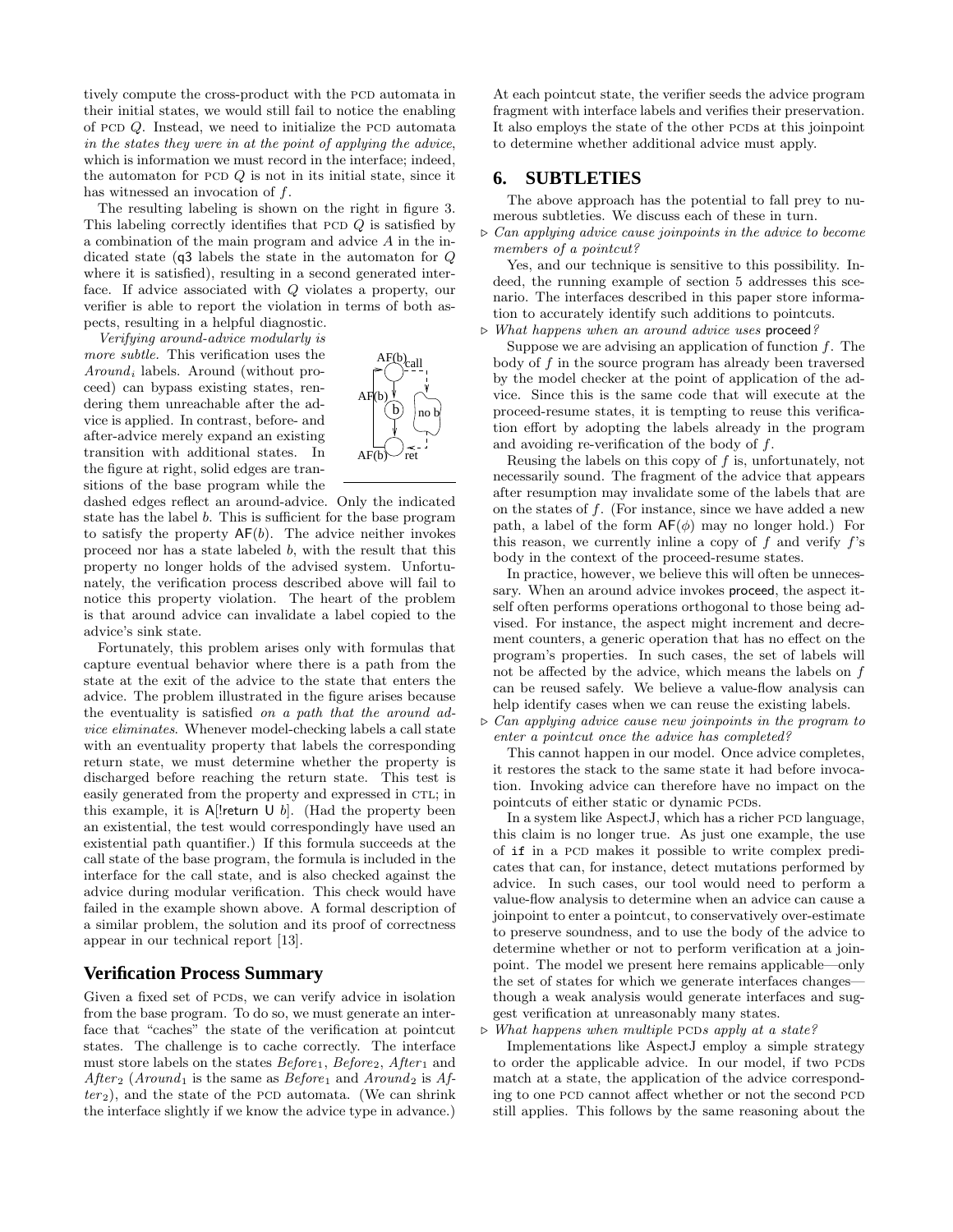stack discipline used to establish that advice cannot cause new joinpoints to enter a pointcut once the advice has completed. We therefore simulate AspectJ's strategy of ordering applicable advice.

 $\triangleright$  Can applying advice remove states from pointcuts?

Yes! For instance, suppose an around advice does not invoke proceed; pointcut elements in the fragment being advised will no longer execute. Or, if the advice terminates program execution, then the rest of the program is no longer reachable. While it is sound to verify advice application at these states anyway, it can certainly lead to predictions of errors that do not occur on execution (since the program does not visit those states).

This problem is not serious. Any advice can affect pointcuts if it terminates program execution in some or all paths, but this is easy to detect and address (indeed, this often indicates an error in the advice). In the absence of this, before and after advice are not problematic. The only remaining case is when no path through an around advice invokes proceed (which is easy to detect by reachability). In this instance, we need not verify joinpoints in the advised code. The set of such joinpoints can be recorded in the interface.  $\triangleright$  What about properties introduced by aspects?

The technique presented in this paper is designed to establish the preservation of program properties by aspects. In fact, aspects often introduce new invariants about programs. While our approach is not designed to tackle this, we can partially simulate it: see the example in section 9.

# **7. IDENTIFYING POINTCUT STATES FROM PCDS**

The technique presented in section 5 depends on being able to identify the pointcut states corresponding to each pcd, independently of how the program was constructed. We will begin by describing a straightforward technique for doing so (which we believe is the one most readers would expect), explain its shortcomings, and provide a superior solution that does not suffer from these difficulties.

#### **7.1 Using Cross-Products**

For simplicity, assume there is only one PCD. Suppose we can convert the PCD into an automaton (henceforth referred to as a PCD *automaton*). Taking the cross-product of the program with this automaton identifies the states of the program that belong in the pointcut. As the example in section 5 showed, the cross-product is a useful conceptual model: it both identifies states where advice applies and helps generate accurate interfaces that correctly predict the addition of advice joinpoints to pointcuts.

In principle, we can use standard algorithms to compile the PCD, which is regular, into an automaton. There are, however, several reasons why this is not straightforward. Some of these are relatively easy to resolve. In a naïve compilation of pcds, the resulting automata will expect nested function calls to happen immediately on entry into the enclosing function; the generated automata must instead stutter. Also, standard algorithms for generating automata from regular expressions produce Mealy machines, whereas verification relies on Moore machines; however, converting between the two is routine.

There are, unfortunately, two significant shortcomings with actually computing the cross-product. First, PCDs mention only calls, not returns. This is problematic because pcDs, which are regular, monitor stack contents, which are context-free, and could hence incorrectly recognize a sequence of non-nested calls as a sequence of nested calls.

Second, consider a small number of PCDs, each with simple pcD automata: say 5 pcDs with automata of 5 states each. Each automaton contributes a multiplicative factor to the number of states in the cross-product, with the result that the resulting state machine will have  $5<sup>5</sup>$  or about 3000 times as many states as the original program. Model-checking is sensitive only to the number of reachable states, but the more distinct the PCD automata are (representing different conditions that trigger the application of distinct features), the more the states that will actually be reachable.

We can address the first problem by adding additional transitions to a PCD automaton to track function returns. Indeed, because we have bounded the depth of inlining (and thus of recursion), we can modify the automaton generator to precisely count the number of function applications and returns. Doing this, however, magnifies the size of the PCD automata even more, thereby further exacerbating the effect of the cross-product on automaton size. Therefore, we would benefit from a strategy that avoids an explicit cross-product construction while preserving the two benefits that the crossproduct confers.

## **7.2 Avoiding Cross-Products**

In the absence of an explicit cross-product, pointcuts can be identified by traversing the program and advice graphs. We exploit the graph traversal power of model-checkers to perform this identification.

Consider the PCD labeled  $Q$  in section 5, and suppose the program contains calls of  $h$  nested within those of  $f$ . We can easily express this PCD as a temporal logic formula, but a direct application of model-checking would not properly identify pointcut states. This is because the model-checker would label the formula at the start of a path that could reach a pointcut state, rather than at the pointcut state itself—a reflection of the future-time nature of CTL. Capturing the pointcut states requires a way to examine the past from a given state and ask whether it reflects the correct sequence of calls in progress. (Past-time CTL could handle this, but would require either a separate algorithm or would incur an exponential blow-up on translation into regular CTL.)

We can examine the past efficiently as follows. First, we reverse each of the edges in the program's state machine. Second, we employ a CTL formula that matches the stack's contents in reverse. For the PCD  $Q$ , this formula would be

$$
\mathsf{call}(h) \land \mathsf{E}[\mathsf{true} \cup \mathsf{call}(f)] \tag{1}
$$

This formula should label exactly those states in the reversed machine with a  $\text{call}(h)$  label and for which the stack has a form that matches the PCD. It is crucial to note that this model-checking run cannot "fail": failure to assign a label to a state only signifies that the state does not belong in a pointcut. (Observe that we are exploiting the modelchecking's traversal power to do something quite distinct from verification.)

This proposal is, however, not sound. Consider a program that invokes  $f$  and  $h$  in sequence, with  $f$  in turn invoking  $h$ also. Figure 4 (left) shows such an example. This program should match the PCD only once (the call to  $h$  within the dynamic extent of  $f$ ).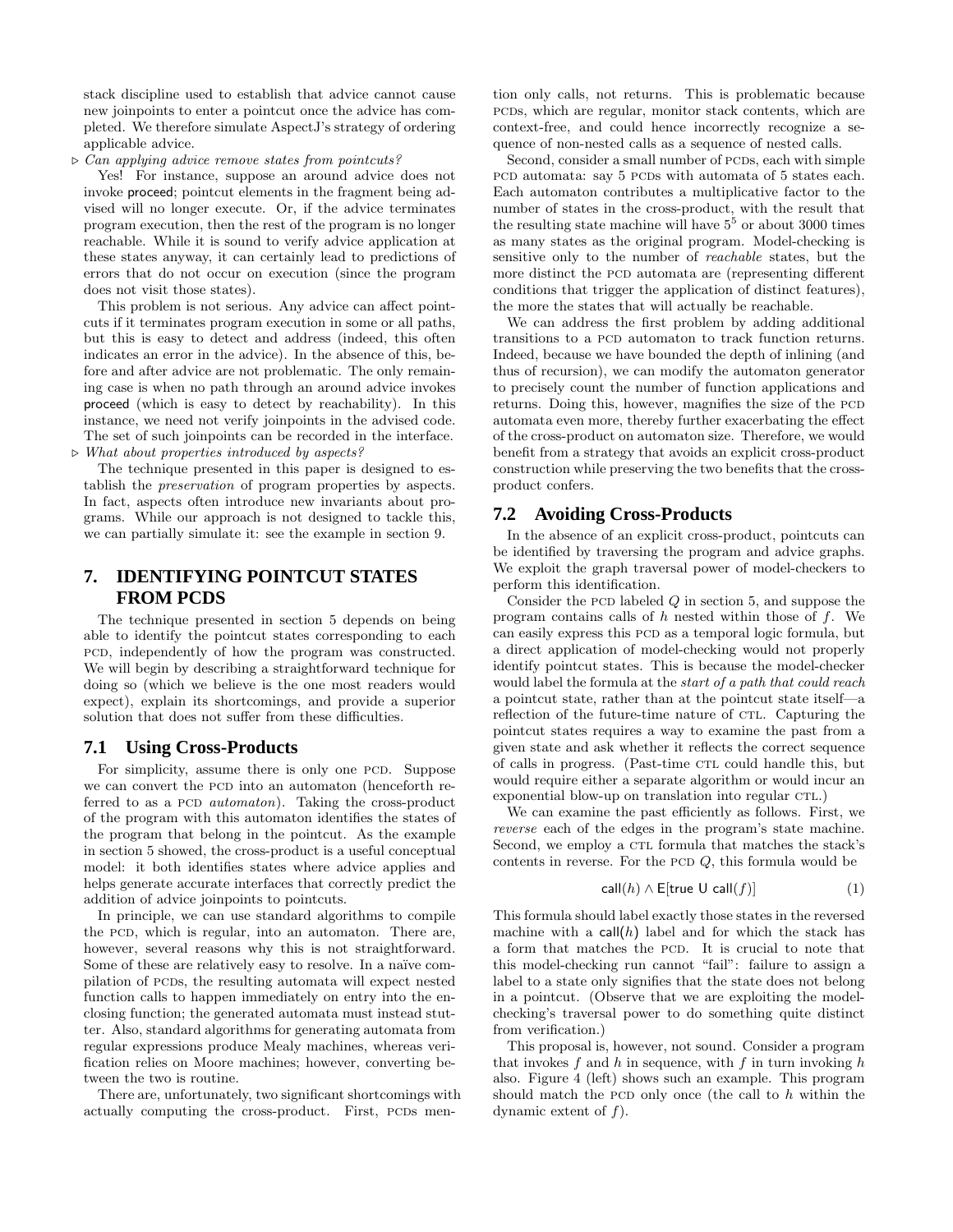

Formula 1 matches this machine with its edges reversed at two places. The error here is similar to that with naïve PCD automata, namely a failure to handle return states. (Put otherwise, this formula cannot distinguish between sequential and nested calls.) In this case, the formula needs to check that  $f$  does not return on the path from the invocation of  $h$  to that of  $f$ . While we can patch the formula to include this as an additional temporal condition, it is cumbersome to properly accommodate nested calls to the same function; in addition, adding these terms magnifies the size of the formula, which is a multiplicative factor in the running time of the model-checker. The situation is therefore analogous to the one we faced with PCD automata.

The solution to this problem lies in constructing the reversed state machine differently. On a reverse path from a given state s, subpaths that traverse the program between a return statement and its corresponding call explore states that have been popped from the stack before control arrives at s. The traversal should therefore "bypass" matching call and return states and the paths betwixt, visiting only call states whose returns have not yet occurred. Bypassing states is straightforward: any edge in the reverse graph that would point to a return state should instead point to the successors (in the reversed graph) of the corresponding call. For instance, the graph on the right of figure 4 shows a version of the graph on the left with the edges reversed and calls bypassed. Formulas checked against this state machine need not match calls with returns, because completed function invocations have been elided from the traversed paths.

We translate PCDs into CTL formulas over these machines as follows. Since the PCD grammar disallows  $\vert$  operators within  $*$ , we can distribute; over  $\vert$ , resulting in a PCD with all | operators at the outermost level. Since | corresponds to logical or, the heart of the algorithm is therefore the conversion of PCDs with the ; operator into CTL formulas. Given a pcD pcd, we define its CTL *identifier* as follows. Reverse pcd and append the symbol  $\circ$ ; call this pcd'. The CTL identifier is  $PCD2CTL(pcd')$  where  $PCD2CTL$  is defined as:

 $PCD2CTL(pcd) =$ case pcd of  $=$  a  $(e)$  =  $(PCD2CTL(e))$  $e_1 \wedge e_2 = \text{PCD2CTL}(e_1) \wedge \text{PCD2CTL}(e_2)$  $e_1 \vee e_2 = \text{PCD2CTL}(e_1) \vee \text{PCD2CTL}(e_2)$   $\circ$  = start  $a_1; a_2^*; p = ( \text{call} \wedge a_1) \wedge \text{EX}(\text{E}[(\text{call} \rightarrow a_2) \cup \text{PCD2CTL}(p)])$  $\vec{a}^*$  $=$  (call  $\vee$  start)  $\wedge$  E[(call  $\rightarrow$  a) U PCD2CTL(p)]  $a; p = (call \wedge a) \wedge EX(E[1cal U POP2CTL(p)])$ 

where  $a, a_1$ , and  $a_2$  are pointcut atoms and  $p$  is a PCD. This algorithm assumes every call state has the label call and that the source state of the main function has the label start.

Identifying pointcut states in this manner requires modelchecking the CTL identifier against the reverse-bypass state machine. The labels generated on states by this process now become part of the interface associated with each pointcut state. They take the place of the PCD automata states we alluded to in section 5, fulfilling essentially the same role.

Reversing the machine takes time linear in its size (the stack tracks the bypass states). The formula is linear in the size of the PCD. The model-checker takes time linear in the size of the state machine and the formula. As a result, in linear time we can determine the pointcut states and avoid the explosion in the size of the input to the verification. This is crucial because space is often the dominant factor in verification. We note in passing that our optimization can be implemented easily with symbolic representations [5] also, because reversing the edges corresponds to swapping the current- and next-state variables in the BDD for the transition relation, identifying the edges to add and delete (for bypassing) is accomplished by projection, and actual addition and deletion are just BDD-or and -and, respectively.

#### *Finding Pointcut States in Advice*

As we saw in section 5, advice can induce new states in pointcuts. There, we suggested that cross-producting the advice with automata for the PCD, initialized to their state taken from the interface, can identify these new pointcut states. Now that we have shown the use of a model-checker to identify pointcut states in the program, we must demonstrate that this idea applies to advice as well.

Identifying pointcut states in advice composes two techniques we have already seen: model-checking a program fragment, and constructing the reverse-bypass version of a fragment. There are two salient details:

- 1. Because we will model-check the reversed advice machine, we must copy labels to the source end of the advice (rather than to its sink). Note that the only labels that matter for this process are those generated by PCD2CTL; these are unrelated to the labels from verifying the system's desired behavior.
- 2. Rather than confirm labels, we model-check the CTL identifiers on the reverse advice. Whereas with verification we are trying to establish the preservation of properties, here we only want to label states to determine whether or not a state belongs in a pointcut (just as with the base program).

## **8. THEOREMS**

The correctness of this work relies on the modular algorithms producing the same results as analyzing the composed program. Our modular technique identifies a state as belonging to a pointcut iff that state would lie in the pointcut in the composed program. The modular algorithm labels a state with a CTL formula if model checking the composed program would ascribe that label to that state. The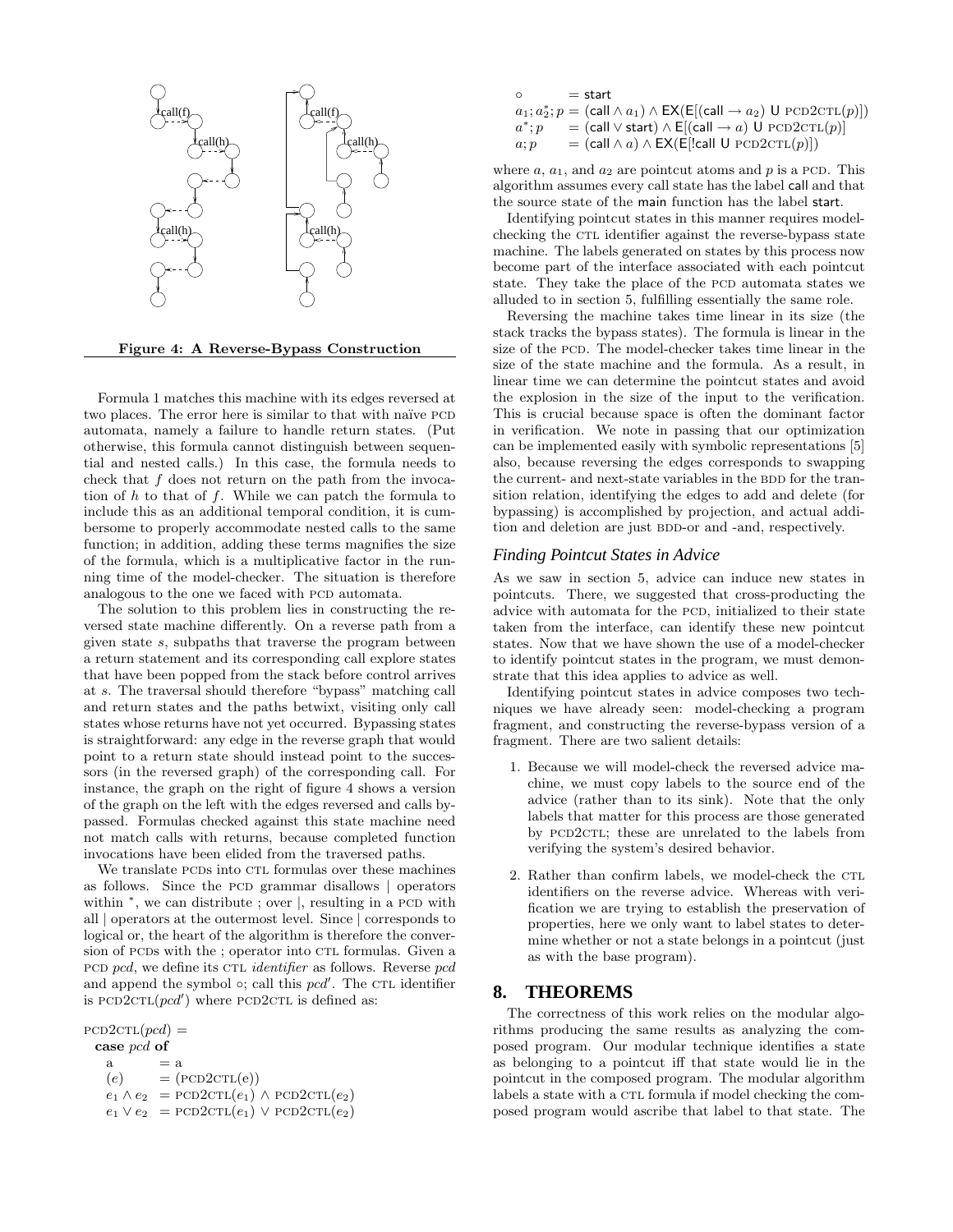

Figure 5: Display Update Example

following formally state these correctness criteria. We omit the details owing to lack of space.

In the following theorem statements, let  $P$  be a program, A be advice to be applied to  $P$ , and  $P \cdot A$  be the composed program. Let  $G_{RB}$  denote the reverse-bypass of graph  $G$ .

THEOREM 1 (OPTIMIZATION). Let  $s_p$  be a state in  $P$ , pcd be a PCD, and  $\varphi_{\text{pcd}}$  be the CTL identifier of pcd.  $P_{\text{RB}}, s_p \models$  $\varphi_{\text{ped}}$  iff  $s_p$  is a call state for which the sequence of calls on the stack at  $s_p$  (viewed as strings) is in the language defined by (the regular expression) pcd.

THEOREM 2 (MODULAR IDENTIFICATION). Let  $s_a$  be a state in A. Let  $\varphi$  be the CTL identifier of a PCD.  $A_{RB}$ ,  $s_a \models \varphi$ by the modular pointcut identification algorithm (section 7.2) iff  $(P \cdot A)_{RB}$ ,  $s_a \models \varphi$ .

THEOREM 3 (MODULAR VERIFICATION). Let  $\varphi$  be a CTL formula. For all states s in P,  $(P \cdot A)$ ,  $s \models \varphi$  if  $P$ ,  $s \models \varphi$  and the advice verification algorithm reports all labels are preserved. For all states s in A,  $(P \cdot A)$ ,  $s \models \varphi$  if  $A$ ,  $s \models \varphi$  by the advice verification algorithm.

## **9. ADDITIONAL EXAMPLE**

We have successfully applied our model-checker to some examples that are inspired by samples in the Eclipse AspectJ tutorial. Our goal in this study has only been to establish the potential of our approach. Because we are working with a prototype model-checker (we are not aware of checkers that let users seed states with labels, which we need), the actual performance numbers are not meaningful. Due to space limitations, we present only one example here.

Figure 5 shows the controller fragment of a gui implemented using the model-view-controller paradigm. The figure shows the controller's program (the primary state machine) and an advice (shown in the box). The controller creates, moves and deletes objects based on user interactions. In our example, we show states where the controller deletes objects (labeled  $d$ ) and moves them (by invoking move obj). When an object has been moved, its status is marked as changed in the state labeled  $c$  until the controller has issued a broadcast (at b).

With this program, we would like to establish the following property: when an object changes, it should not get deleted until the change has been appropriately broadcast. We can encode this as

$$
AG(c \to A[!d \cup b]) \tag{2}
$$

The program clearly exhibits this property, as the modelchecker establishes. Given the PCD true<sup>\*</sup>; call(move\_object) (in AspectJ notation, call(move\_object)), the checker also generates an interface at the call to move object. This interface now enables us to verify multiple pieces of concrete advice. For example, the advice in figure 5 performs a visual update of the moved object (at state  $u$ ). Since the update must happen after a move, this is inserted as an after advice. From the perspective of the program, this advice creates new control-flow paths between the change and its broadcast. Fortunately, our modular technique establishes that the property continues to hold without traversing the program again. (It also introduces properties about u at the source of the advice. Modularity keeps these from being propagated to the program states, highlighting the incompleteness of state label ascription.) When, instead, we apply advice that (prematurely) deletes the object, our verifier reports the offending aspect and program location.

Formula 2 is about the program's behavior, and we are interested in its preservation by advice. We might also want to verify properties that emerge as a result of applying an aspect. For instance, the advice in figure 5 introduces the property

$$
AG(c \rightarrow AF(u))
$$

This property fails of the original program (which has no updating), but is manifest in the system once the aspect is applied. To demonstrate that applying the aspect impacts the establishment of this property, we can instead verify the negation of the property—which the program does in fact satisfy. Verifying the advice then *violates* the (negated) property, which indicates that the property holds in at least some cases. (This violation of the property does not automatically guarantee that the original property holds, because our technique is not complete.)

#### **10. RELATED WORK**

There are many efforts to define formal semantics for aspects, some of which have been accompanied by proposals on employing the semantics for verification. For instance, Andrews [3] uses process algebras to offer a foundation for aop. That work emphasizes proofs of the correctness of program weaving, using program equivalence to establish the correctness of a particular weaver.

The notion of compiling the PCDs to automata and matching these against the stack is due to Masuhara et al. [22], later refined by Sereni and de Moor [26]. They provide a language of PCD primitives (which we used as the basis for ours) and present a static analysis based on this. The analysis determines the shapes of the stacks possible at each site and presents a pre-computation on a fixed set of PCDs that can reduce the work of the analysis. Their work does not, however, discuss verification (though it is a natural application) and, in particular, does not provide a methodology for, or discuss the subtleties of, modular verification in this context. Adaptive programming systems like Demeter [21] also rely on compiling regular specifications into automata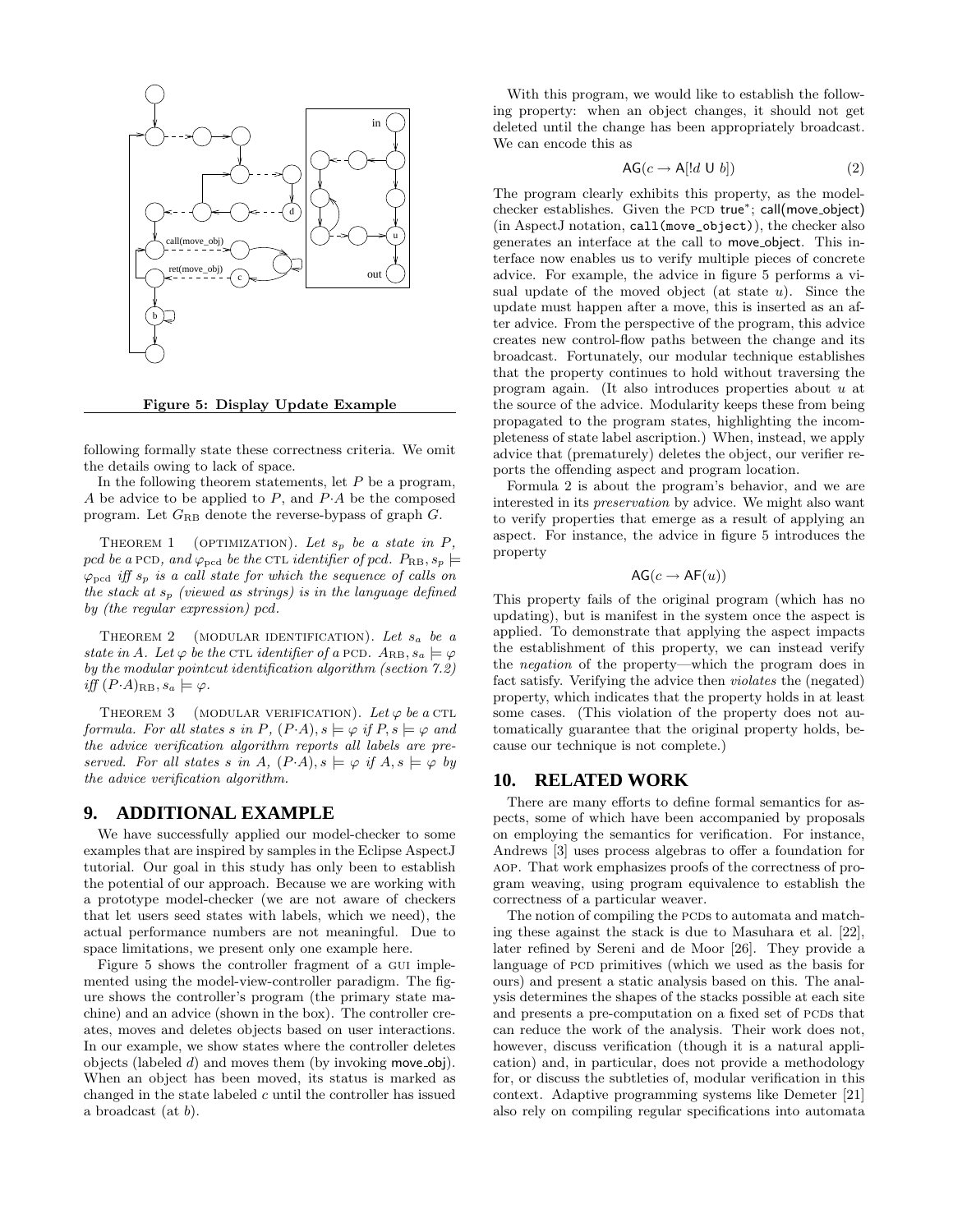to guide the traversal process. While we have not formally investigated the application of our techniques to Demeter, we believe such an application should indeed be possible.

Some researchers have considered aspect verification but in the context of analyzing the program after composition. Deng, et al. [8] use aspects to specify concurrency properties, then synthesize code with appropriate safety protocols and verify the result. Nelson, et al. [24] use both modelcheckers and model-builders to verify woven programs. Both Ubayashi and Tamai [31] and Denaro and Monga [7] employ model-checkers to verify Java programs. These papers do not, however, describe a modular verification methodology or address the accompanying subtleties.

There is a growing body of work on techniques to study interference between aspects, such as those of Störzer and Krinke [29] and Kniesel [personal comm.]. These approaches are essentially orthogonal to our work in that they do not consume a user-specified property but rather analyze aspects for a fixed characteristic (like traditional type systems do). We believe these techniques can strengthen our work.

In a series of papers (e.g., [10]), Douence, et al. also study this problem through a formalism for aop based on events. This has the benefit of lifting aspects to a more semantic level, which they use to define two notions of independence of an aspect, depending on whether or not it can be impacted by a particular program. (This is related to work on interface generation under parallel composition [14, 18].) The event-based definition shifts the work to a fundamentally parallel setting, however, which is difficult to compare with ours. While they provide proof rules for reasoning about programs, they do not specify the implementation status and whether the tools would run in as automated a fashion as a model-checker.

Devereux [9] also maps programs and aspects to concurrent systems. This leads to a fundamentally different style of reasoning, since our composition is sequential while his is parallel. His approach supports a rich family of aspectlike mechanisms, and may too be able to exploit results on generating environment models under parallel composition. It is, however, unclear what price this model extracts in return for its power, especially given that languages such as AspectJ use sequential composition. His formalization employs alternating-time logic, for which tool support does not appear to be as mature as for CTL.

Mousavi, et al. [23] discuss a new tool-suite for embedded systems. This suite is designed to exploit aspects in the design phase. While they discuss the desire to support verification at this level, it is not yet clear that they provide concrete support for it. Regimbal, et al. [25] discuss the use of aspects in hardware specification, concretely in a system-on-a-chip packet filter using the e [sic] language, which includes an aspect-like advice mechanism. They also discuss the advantages of reusing verification in this setting but do not appear to provide a formal framework for actually performing such reasoning. Tesanovic, et al. [30] perform timing analysis of real-time programs. Their work, however, offers only a very simple model of pointcuts, and does not identify pointcuts in advice.

Xu, et al. [32] reduce aspect verification to prior work on reasoning about implicit invocation systems. In particular, they suggest using work that employs model- rather than proof-theoretic techniques. It is, however, unclear how their work addresses several issues that we study. They do not

discuss around-advice, which is arguably the most interesting kind, since it elides paths through a previously verified program, potentially rendering the result of prior verification invalid. At a more abstract level, it is unclear what the consequences of their reduction would be: whether verification works in a way that is meaningful to aspects, whether they can identify pointcuts induced by advice, what the formal properties about implicit invocation verification mean in the context of aspects, or how to translate results of verification into a form meaningful to aop developers.

Sihman and Katz employ "superimpositions", which are aspect-like notations parameterized to be more reusable. Their work helps users of Bandera model-checking [27] avoid the practical problem of annotating the program differently for each aspect's properties by employing superimpositions to weave in the annotations specific to each aspect. Their focus is on properties of aspects that programs might violate, and their interfaces target verifying the preservation of such properties. These interfaces, however, appear to be written entirely manually. Their methodology also covers preserving properties of the base program by aspects, but not through separate analysis of program and aspects as in our work. They do discuss the possibility of verifying the aspect independently in the context of a dummy program, and observe that this is an open-system verification problem, but do not offer a prescription for the generation of these dummy programs. In another paper [28], they present a sophisticated discussion of exactly what it means to verify advice and program. They also classify types of advice based on whether or not they alter control- and data-flow in the program. In sum, while their work deals heavily with issues of modularity, they do not appear to have an actual modular analysis.

Modular verification is an old problem, often referred to as assume-guarantee reasoning in the verification community. Most assume-guarantee techniques assume that modules compose in parallel, while AspectJ aspects compose sequentially. Some research [2, 19] has considered modular model-checking with sequential control flow. The original work [19] lacks a design framework that drives the decomposition of the design, and hence is not concerned with the problems of interface generation that we address. The other works use, for instance, hierarchical state machines [2] to provide this decomposition. All of these works, however, assume that the whole program is given at analysis time; in other words, they assume closed rather than the open systems aspects give rise to.

Alur, et al. [1] present a temporal logic that includes call and return statements for capturing properties of pushdown systems. While their logic would capture PCDs without the need for the bypass construction we use to identify pointcuts, their work does not address modular verification, and their use of pushdown systems makes it difficult to reuse existing verification tools. Their work would nevertheless be useful for extending our results to lift the restriction on nesting depth.

Fisler and Krishnamurthi [12] present a model for verifying product-line systems where each module encapsulates a feature. That work, which inspires our result, addresses the possibility of concurrency within each module, which is not addressed here. However, their composition occurs only at fixed points in the source, corresponding to static joinpoints and ignoring dynamic ones, which we address. Li, et al. [20]